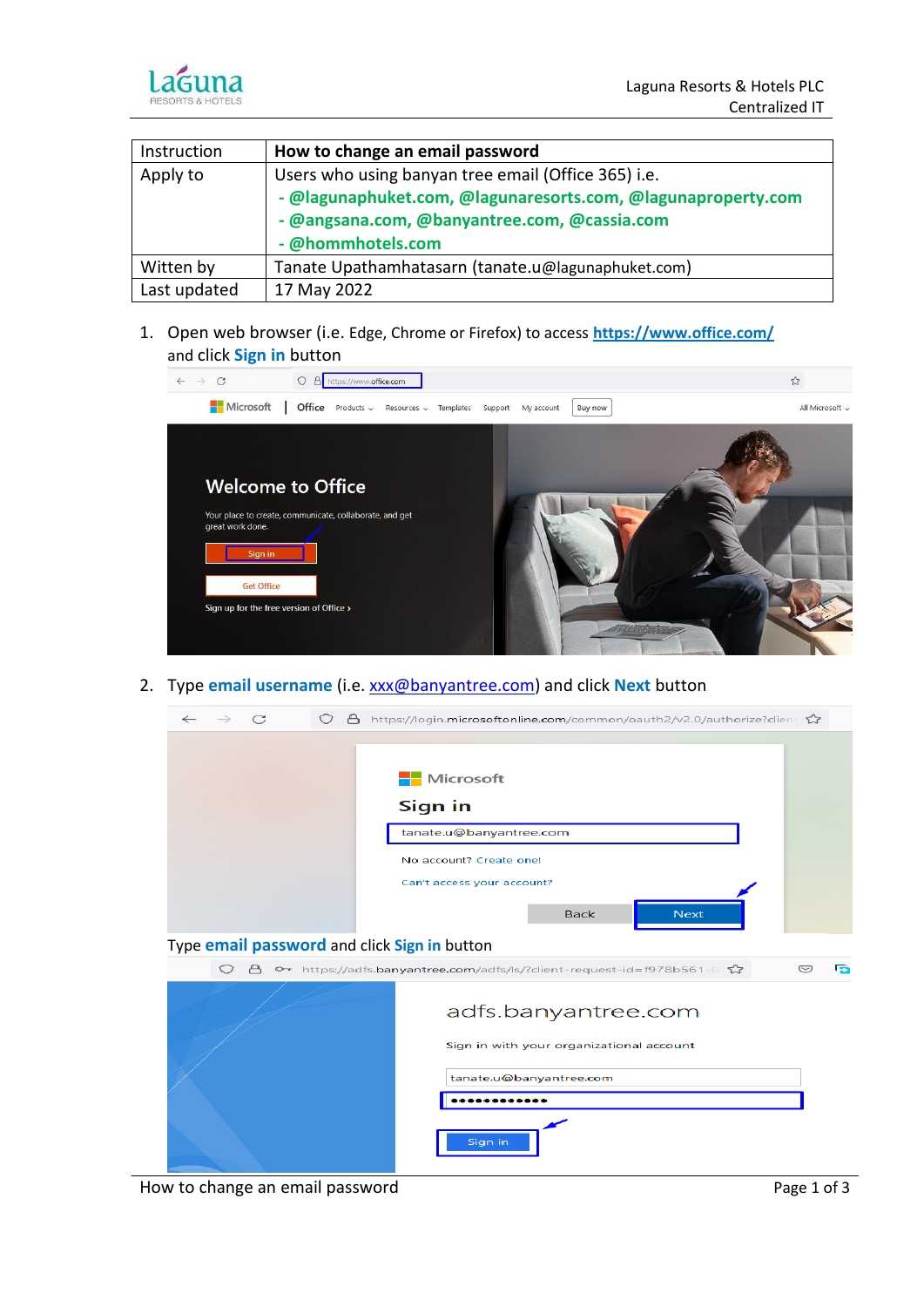

3. If system show below Stay signed in pop up, you can click **Yes** If don't show, you can skip and go to step 4



4. Click **…** and **Settings** button and **Change your password**

| $\leftarrow$<br>$\rightarrow$   | C<br>O A https://www.office.com/?auth=2                      | ☆         | ♡                    | Б | ≝             |
|---------------------------------|--------------------------------------------------------------|-----------|----------------------|---|---------------|
| ₩                               | Q<br>Office                                                  |           | Tanate Upathamhatasa |   | $\mathsf{TD}$ |
| n<br>Home<br>$^{(+)}$<br>Create | Good afternoon                                               | ₿<br>ૹૢ૽ૺ | My Day<br>Settings   |   |               |
|                                 | Q<br>Tanate Upathamhatasa<br>TU<br>View all                  |           |                      |   |               |
|                                 | Language and time zone<br>Change your language $\rightarrow$ |           |                      |   |               |
|                                 | Dark Mode                                                    |           |                      |   |               |
|                                 | Password<br>Change your password $\rightarrow$               |           |                      |   |               |